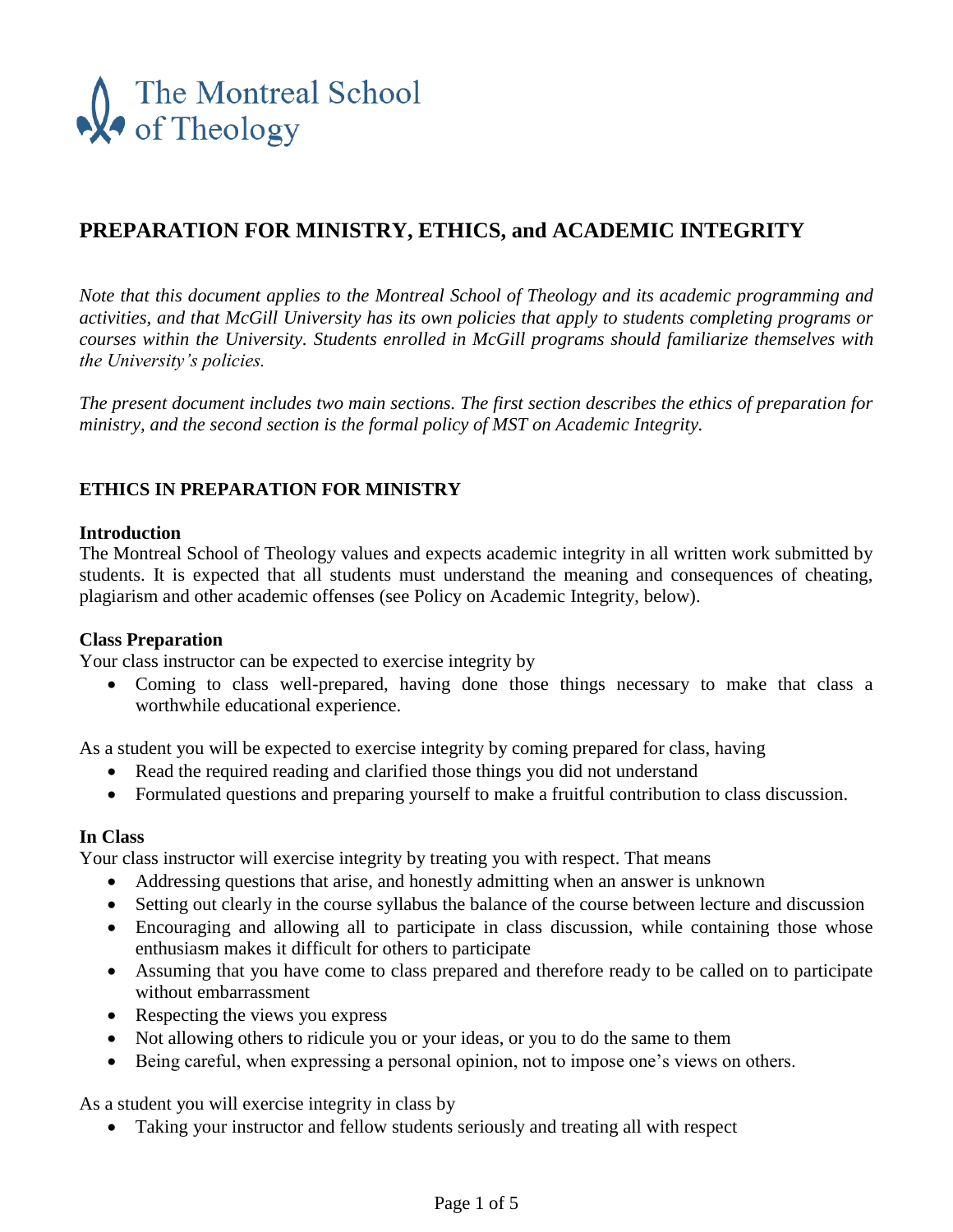- Showing up for all classes, unless you are simply unable to do so
- Coming to class on time and not leaving early
- Having the appropriate books and texts with you in class
- Making good use of class time by being engaged throughout
- Asking questions for clarification
- Participating in class discussion so that learning is a communal enterprise
- Monitoring your own participation so as to allow others to participate equally
- Respecting other students and their ideas, and not holding side conversations that distract other students or the instructor.

When an instructor fails to live up to these guidelines for integrity, students have the right to challenge him/her. Likewise, the instructor expects academic integrity from all students. In the event that the instructor finds a breach of the MST Policy on Academic Integrity in your work, they will communicate this to you within a reasonable time frame, and will provide you with an opportunity to respond and offer an explanation. If the instructor is not satisfied with the explanation, the breach will be communicated to the MST Academic Committee, which will prescribe a sanction in keeping with the Policy. You should familiarize yourself with the MST Appeal Process (found on the MST website) since this is the general process that will be followed in any appeal made by a student in relation to a sanction prescribed by the Academic Committee.

## **Learning Covenant in M.Div. 3/Diploma in Ministry**

The following expectations, approved by the Academic Committee of the Montreal School of Theology, are ones to which we hold ourselves mutually accountable.

The Montreal School of Theology is an ecumenical theological consortium which affirms that women and men are suited for Christian ministry and leadership by their personal character as well as their spiritual commitment and giftedness, academic competence, and ministry skills. This means that personal qualities are as important as knowledge and the mastery of specific ministerial skills. The process of moving toward effective Christian leadership, therefore, requires an intentional focus on the building of Christian character.

As an ecumenical community of faith and learning, The Montreal School of Theology functions with the belief that Christian character is developed through the experience and practice of community, and is developed by self-discipline rather than externally enforced discipline. Students are responsible for following the community standards and expectations set by their own theological colleges. At the same time, each student is expected to participate in the life of the consortium in a manner that befits those preparing for Christian ministry.

It is expected that students will demonstrate an attitude of respect and Christian maturity by refraining from any written or verbal communications that may be construed as being demeaning to an individual or group in terms of race, gender, sexual orientation, or denominational distinctiveness.

As an ecumenical Christian consortium of schools serving the United Church of Canada, The Anglican Church of Canada, and The Presbyterian Church in Canada, the Montreal School of Theology stands in the theological tradition of the one, holy, catholic and apostolic church. We also recognize and affirm the right of each of the participant churches to develop and teach their own confessional standards. We are committed to helping students relate positively to their own tradition and to helping students reflect critically and constructively on their tradition in an ecumenical context. Students are enjoined to deal with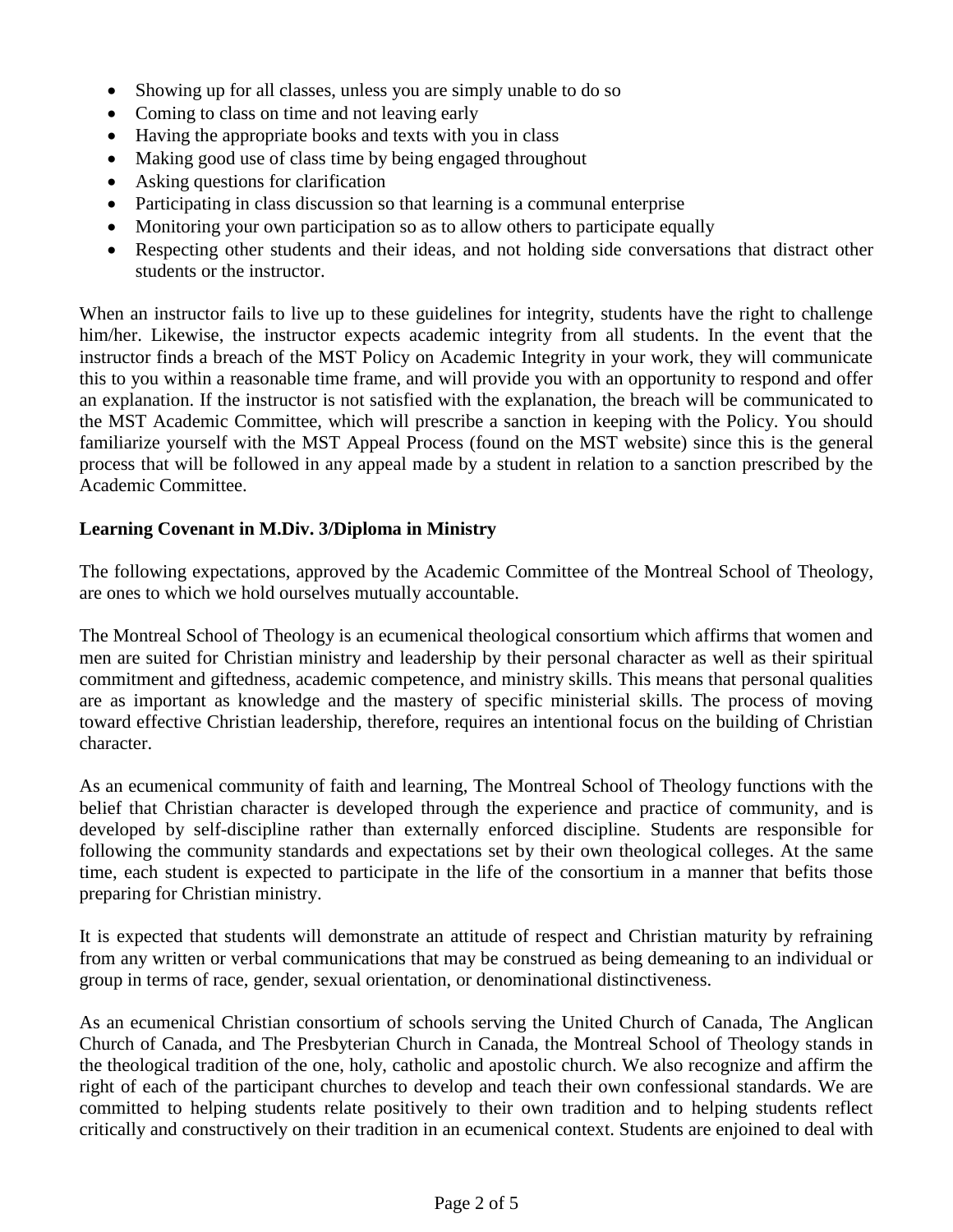controversial issues through a fair consideration of the various interpretations and due sensitivity to divergent understandings.

Students, by virtue of their application for admission to their respective college and the Montreal School of Theology, upon their registration agree to accept and abide by the standards and expectations of their college and the theological consortium. The Montreal School of Theology, with the agreement of the respective theological colleges, reserves the right to refuse admission, to discipline students, or to dismiss students who, in its assessment, have violated these standards by their actions or attitudes.

## **Denominational Policies and Expectations**

The colleges of the Montreal School of Theology, while committed to shared ecumenical formation for ministry, have a primary commitment to their respective denominational bodies. Each denomination has public policies regarding ethical and professional behaviour of its educators, ministers, supervisors and students. These policies are clear on matters of sexual harassment, abuse of power and general impropriety. All faculty, staff, supervisors and students related to the colleges of MST are accountable to their denominational standards.

## **Appropriate Boundaries**

Sexual boundaries are in some sense easy to describe. It is more challenging in ministry to describe the boundaries that help one remain on the helpful side of the line of ethical and professional behaviour. The power imbalance inherent in ministry relationships makes this all the more challenging. In considering an action or in reviewing the appropriateness of the boundaries of the relationship, these questions may be helpful as touchstones. "How does this relate to the mandate of supervision/learning /ministry to which I have committed myself?" "Would I be comfortable if other colleagues or the college knew about this intended action?" Each college has its own Sexual Abuse and Harassment Policy, located on their respective websites, and you should familiarize yourself with these policies.

#### **Power and Power Imbalance**

In any relationship there will be fluctuation in the balance of power, but in a supervisory relationship the balance of power consistently rests with the one in the position of supervisor holding power over the one being supervised. Supervisors and students are not colleagues or co-workers who simply have different responsibilities. One has authority and the responsibilities of instructing, evaluating, and reporting on the work of the other. An imbalance of power is thus inevitable. Simply being conscious of it and prepared to talk about it addresses the vast majority of challenges that can arise. However the supervisor will also want to take intentional care to ensure that power is used for the benefit of the church and of the one seeking supervision and never in a fashion that could be understood as self-serving or abusive.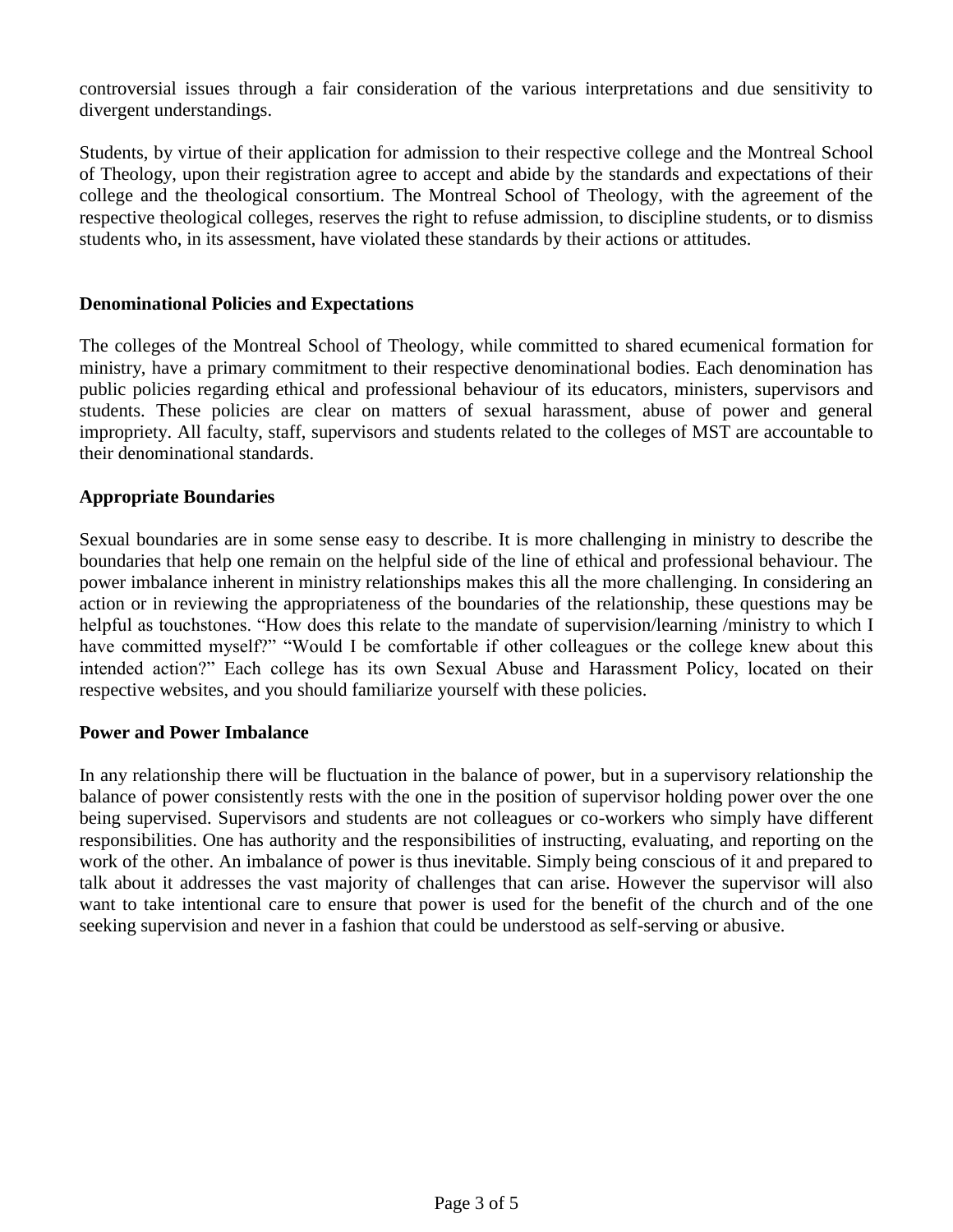# **MST POLICY ON ACADEMIC INTEGRITY<sup>1</sup>**

"Plagiarism" means the representation of another's work, published or unpublished, as one's own or assisting another in representing another's work, published or unpublished, as his or her own.

- (a) No student shall represent another person's work, published or unpublished, as his or her own in any academic writing, such as an essay, thesis, research report, project, sermon or assignment submitted in a course or a program of study, or represent as his or her own the work of another, whether the material so represented constitutes a part or the entirety of the work submitted.
- (b) No student shall contribute any work to another student with the knowledge that the latter may submit the work in part or whole as his or her own.
- (c) No student shall submit in any course or program of study, without both the knowledge and approval of the person to whom it is submitted, all or a substantial portion of any academic writing, essay, thesis, research report, project, sermon, or assignment for which credit has previously been obtained or which has been or is being submitted in another course or program of study at MST or elsewhere.

# **Examples**

 $\overline{a}$ 

*Presenting the work of another person as one's own*: The truth is you may still be found to be plagiarizing even if you have taken the time to put other people's ideas into your own words, or have used a sequence of ideas that someone else has used without giving credit to the original source. This obviously includes everything from cutting and pasting from a website to re-writing another's sermon "in your own words". The key is to document or credit the other's ideas and work so that others may know the source.

*The contribution of one student to another student* with the knowledge that the latter may submit the work in part or in whole as his or her own is also a form of academic dishonesty, even if you are not submitting another's work as your own. You may not participate in a deception in any way.

*Multiple submission*: The submission of a piece of work for evaluation when that work has previously been submitted for evaluation purposes in any other academic institution.

*The falsification* of a document, fact or data or a reference to a source in a work.

*In the case of sermons*, it is standard practice to use stories or examples from others without giving credit in the presentation of the sermon. However, whenever a sermon is presented in written form, (e.g. for credit, in class, or on any website) a footnote should make clear the original source of the story and examples. However, it is never acceptable to borrow word for word even if credit is given. Remember, the vast majority of any sermon should represent your own ideas, and words.

<sup>&</sup>lt;sup>1</sup> This policy is derived in part from the McGill University policy on plagiarism and cheating, and in part from the Concordia University Academic Code of Conduct and has been modified for the context of the Montreal School of Theology.